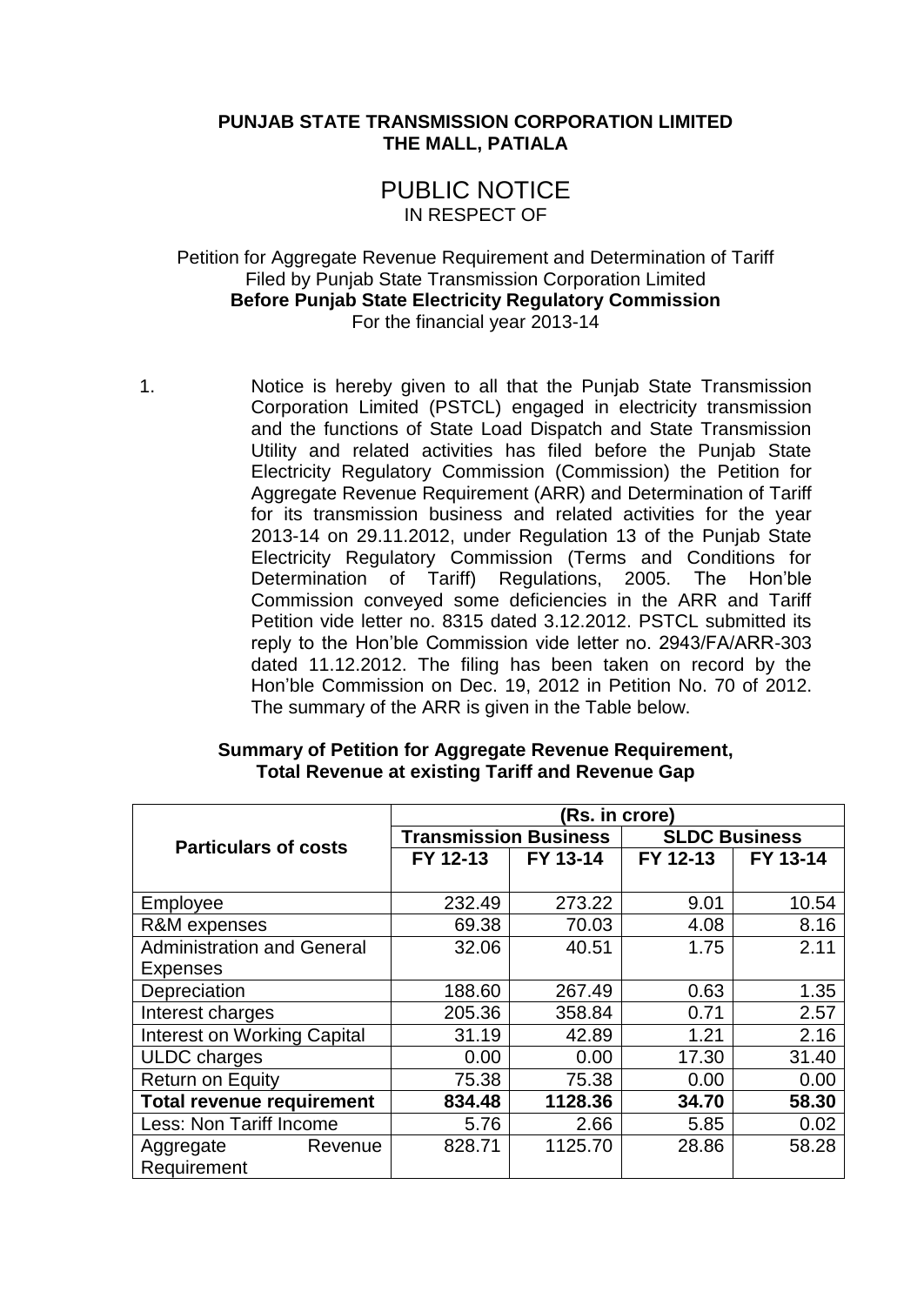| Revenue Gap carry forward  | 75.80  | 81.71   | 0.00  | 0.33  |
|----------------------------|--------|---------|-------|-------|
| (with carrying cost)       |        |         |       |       |
| Cumulative<br>Revenue      | 904.51 | 1207.41 | 28.86 | 58.61 |
| Requirement                |        |         |       |       |
| Revenue from Tariff & Open | 833.31 | 1207.41 | 28.57 | 58.61 |
| Access charges             |        |         |       |       |
| <b>Revenue Gap</b>         | 71.20  | 0.00    | 0.29  | 0.00  |

- 2. With regard to truing up of FY 2010-11 and FY 2011-12, PSTCL has submitted in the petition that as per Clause 9(2) of the Punjab State Electricity Regulatory Commission (Terms & Conditions for Determination of Tariff) Regulations, 2005, the Commission shall undertake truing up exercise after audited accounts of a year are made available. Since the audit of accounts for FY 2010-11 and FY 2011-12 is under process and will be finalized upon the notification of the opening balance sheet as on 16.4.2010 (date of transfer of assets etc. to PSTCL) by the State Govt., it has been submitted in the petition that the truing up exercise may be undertaken by the Hon'ble Commission for FY 2010-11 and FY 2011-12 after the finalization of audited accounts.
- 3. PSTCL has proposed to recover the total ARR of Rs. 1207.41 crore from PSPCL on monthly basis i.e. Rs. 75169.82 / MW towards transmission charges and also to recover the total ARR of Rs. 58.61 crore towards SLDC charges i.e. Rs. 4.88 crore per month from PSPCL.
- 4. Copies of the Petition for Aggregate Revenue Requirement (ARR) and Determination of Tariff of the PSTCL for the financial year 2013-14, including copies of the reply of PSTCL to the deficiencies in the ARR & Tariff Petition pointed out by the Commission, are available in the offices of the Financial Advisor, Punjab State Transmission Corporation Ltd, 3<sup>rd</sup> Floor, Shakti Sadan, Opposite Kali Mata Mandir, The Mall, Patiala, Liaison Officer, PSTCL Guest House, Near Yadvindra Public School, Phase-8, Mohali, Chief Engineer/P&M, PSTCL, Ludhiana & SE, P&M Circle, Ludhiana/Patiala/Jalandhar/ Amritsar/Bathinda.
- 5. Interested persons may inspect and peruse the said Petition for Aggregate Revenue Requirement (ARR) and Determination of Tariff of the PSTCL and take notes thereof during office hours at the above said offices free of charge.
- 6. Copies of the above documents can also be obtained from the above offices on payment of Rs. 100/- for each set.
- 7. The Petition for Aggregate Revenue Requirement and Determination of Tariff filed by PSTCL for the financial year 2013- 14, including reply of PSTCL to the deficiencies in the ARR & Tariff Petition pointed out by the Commission, is also available on the